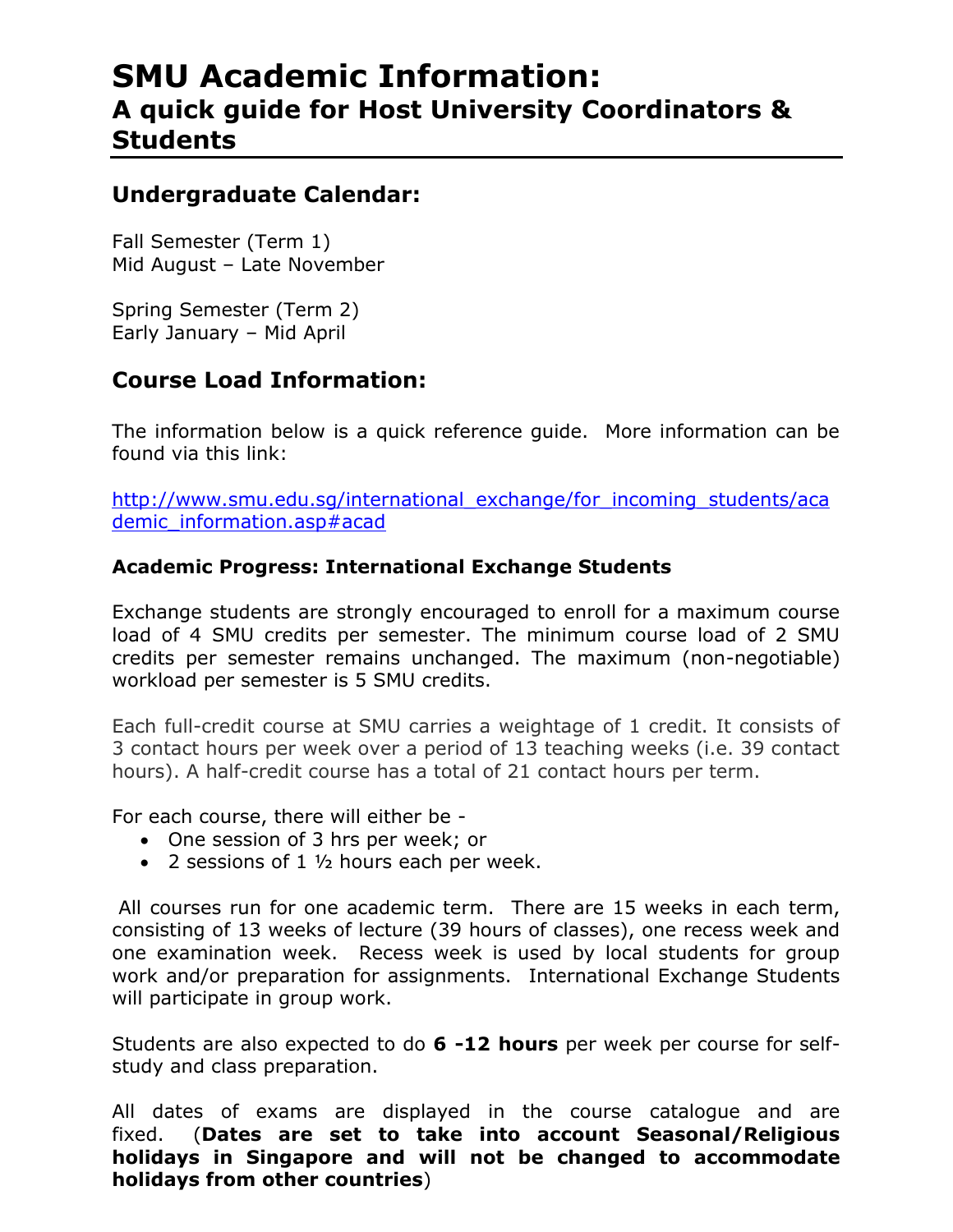# **Assessments:**

Assessments can include but not limited to:

- **Class Participation:** Although some classes do not list attendance as a mandatory requirement, **missing classes will affect your grades and the grades of group members.**
- **Individual Project:** Reports, Homework, Essays, etc.
- **Group Project:** Students will be involved in group work with local SMU students and attendance may affect their performance. Some group work preparations may take place during the recess week (wk). When enrolling for courses International Exchange students need to consider this.
- **Presentation (Individual/Group):** SMU is a strong supporter of empowering students and encouraging them to be vocal in class. Most courses require either an individual presentation and/or a group presentation. As English is the main language of instruction in SMU students need to be able to converse confidently and clearly.
- **Mid-term test:** Some courses may include a Mid-term test. Usually stated in the course out-line. It will be conducted during week 7 or 9.
- **Final examination:** Not all courses have a final examination. Please refer to the course catalogue and course outline for details.

#### Example:

(a) Class participation: 20% (b) Individual project: 15% (c) Group project: 10% presentation, 25% report (d) Final examination (two hours, closed book): 30%

## **Grading System**

SMU has a 4-point grading system. The following grade notations are used in calculating the Grade Point Average (GPA), which is the quotient of total grade points divided by total course units attempted:

| Grade | <b>Grade Point</b> | Mark Range (%) |
|-------|--------------------|----------------|
| A+    | 4.3                | 86 and above   |
| A     | 4.0                | 83 to 85       |
| A-    | 3.7                | 80 to 82       |
| B+    | 3.3                | 77 to 79       |
| B     | 3.0                | 74 to 76       |
| B-    | 2.7                | 70 to 73       |
| $C+$  | 2.3                | 66 to 69       |
| C     | 2.0                | 63 to 65       |
| $C-$  | 1.7                | 60 to 62       |
| D+    | 1.3                | 53 to 59       |
| D     | 1.0                | 50 to 52       |
| F     | 0.0                | 49 and below   |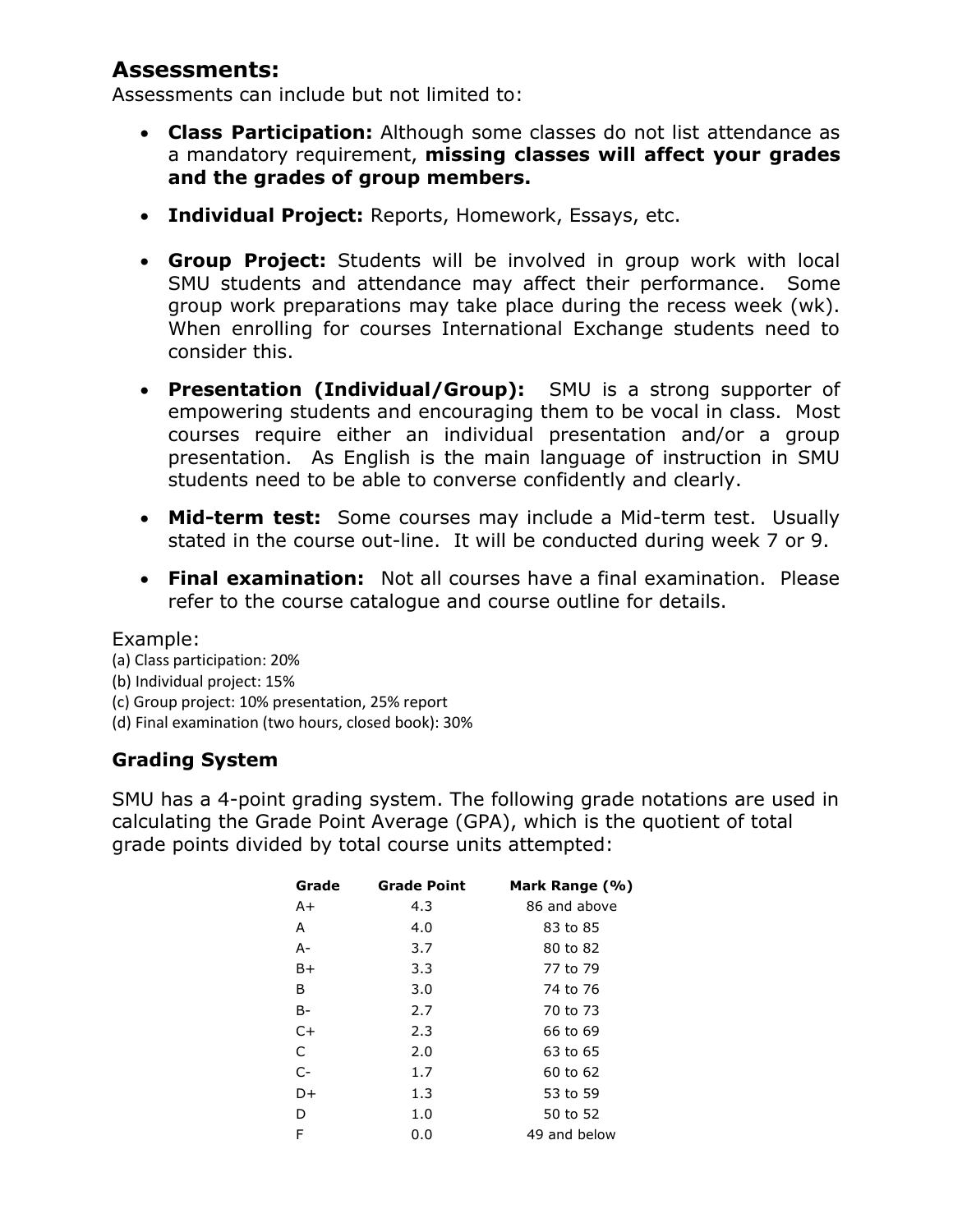Where computations result in the cumulative GPA exceeding the 4-point grading system, a round down approach will be adopted. The highest cumulative GPA attainable by a student is 4.00.

**D** is the lowest passing grade in SMU. Local students with a cumulative term GPA of 1.3 or lower are cautioned and/or put on probation. Continuous low performance may result in dismissal.

## **Enrolling For Course @ SMU 2 Stages - On-line registration & BOSS 2/2A**

## **1st Stage:**

On-Line Registration: Dates will be announced to students via e-mail and/or their acceptance package. Temporary User ID's and passwords will be given to students via e-mail. A list of courses will be provided before registration. Only those courses will be available to exchange students during on-line registration and BOSS. On-line registration is a tool SMU uses to spread students across sections. During on-line registration students will only be able to register for a maximum of 4 Credit Units. Students will be only allowed to register for 5 Credit Units if they email the SMU Academic Advisor to obtain approval. During BOSS, students will be able to make minor adjustments to their schedule by adding/dropping courses.

**Please note** that NOT all courses in the course catalogue are being offered to exchange students. (Please refer to the course list for exchange students sent before on-line registration).

### **2nd Stage:**

In addition to registering on-line, exchange students can register for courses using our **B**idding **O**nline **S**y**S**tem (BOSS). There are 2 rounds of BOSS 2 & 2A, each round is split into 3 windows. It will be explained further during Orientation.

### **BOSS**

BOSS is intended to empower students with the choice of selecting the courses they wish to enroll for in any one term. Based on 100 e-dollars allocated to all exchange students, they will bid for courses that have remaining seats after On-line Registration and/or have been dropped by other students. The bid they give usually depends on how badly they want the course and also keeping in mind what other courses they would like to bid for. This will require some strategy planning on how to place the bid. If the first round of bids were to be unsuccessful, there are a couple of other rounds. Each round lasts for a week. The only drawback is that the available seats may be reduced with each passing round; and students would have missed quite a bit of the class if they were to get it later. Lessons often start by the first week.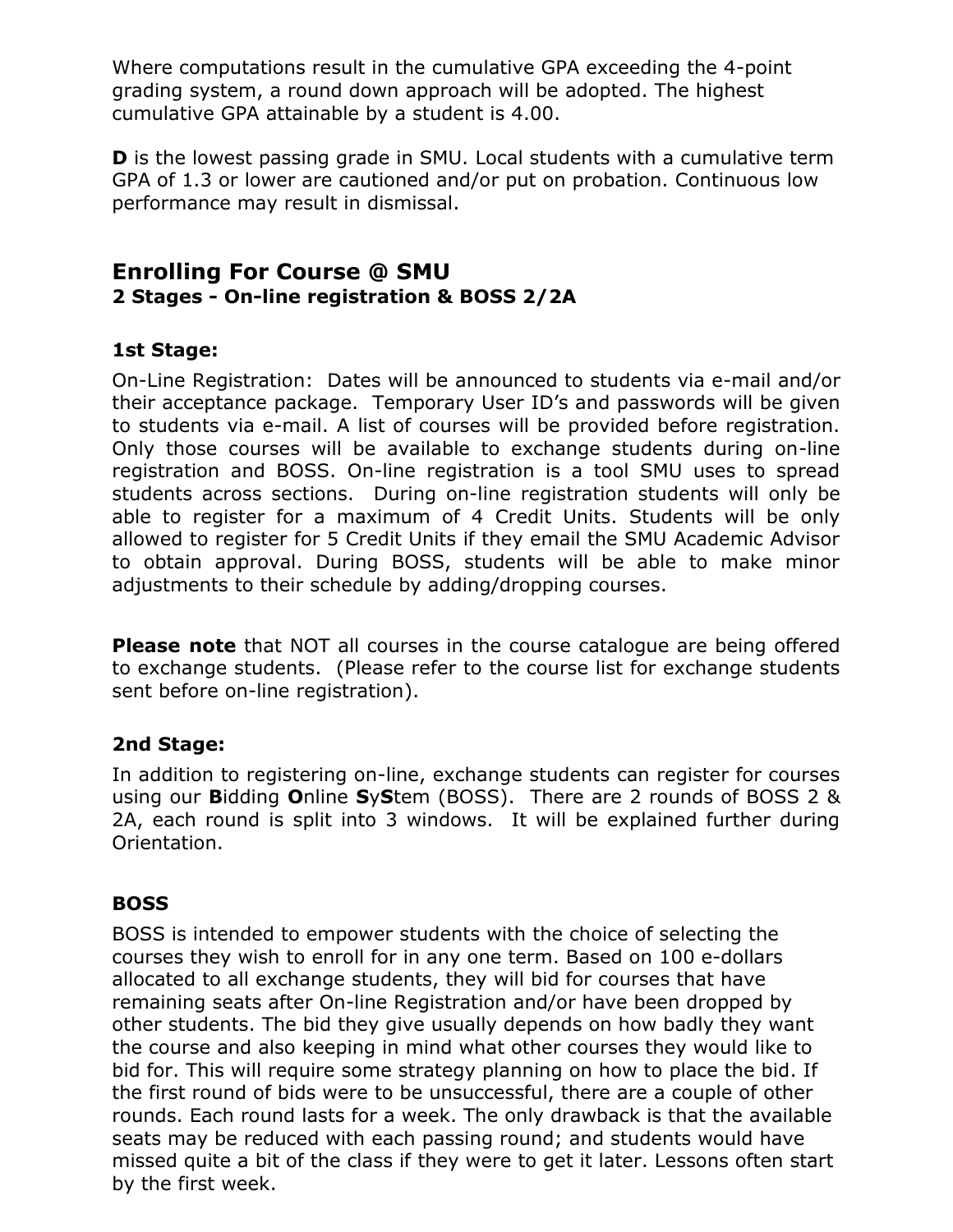Only exchange students, who are successfully matriculated prior to the term starting, will be given 100 e-dollars to go onto BOSS. More information is provided during 'Orientation'.

# **Please note**:

- 1. We do not reserve seats for students.
- 2. It is the student's responsibility to ensure that pre-requisites are met before registering for courses. Proof may need to be provided - course outline and/or transcript.
- 3. Student coming in their final year will not be given priority over other students and need to be aware that we do not reserve seats, and all courses are subject to seat availability. Special arrangements will not be made.

# **English Proficiency Requirements**

Our courses have a high demand for presentations skills and class participation. This means that students should be able to confidently express their opinions/thoughts in class in English. Only those students who meet the requirements should be nominated to Singapore Management University.

| <b>TOEIC</b>     | <b>TOEFL</b><br><b>Paper</b>               | <b>TOEFL</b><br><b>CBT</b> | <b>TOEFL</b><br><b>IBT</b> | <b>IELTS</b> |
|------------------|--------------------------------------------|----------------------------|----------------------------|--------------|
| $0 - 250$        | $0 - 310$                                  | $0 - 30$                   | $0 - 8$                    | $0 - 1$      |
|                  | $310 - 343$                                | $33 - 60$                  | $9 - 18$                   | $1 - 1.5$    |
| 255 - 400        | 347 - 393                                  | $63 - 90$                  | $19 - 29$                  | $2 - 2.5$    |
|                  | $397 - 433$                                | $93 - 120$                 | $30 - 40$                  | $3 - 3.5$    |
| $405 - 600$      | 437 - 473                                  | $123 - 150$                | $41 - 52$                  | 4            |
|                  | 477 - 510                                  | 153 - 180                  | $53 - 64$                  | $4.5 - 5$    |
| $605 - 660$      | $513 - 547$                                | 183 - 210                  | $65 - 78$                  | $5.5 - 6$    |
|                  | <u>661-780 550 - 587 213 - 240 79 - 95</u> |                            |                            | $6.5 - 7$    |
| 785 - 990        | 590 - 677                                  | $243 - 300$                | 96 - 120                   | $7.5 - 9$    |
| <b>Top Score</b> | <b>Top Score</b>                           | <b>Top Score</b>           | Top Score Top Score        |              |
| 990              | 677                                        | 300                        | 120                        | 9            |

(Requirements highlighted below in table)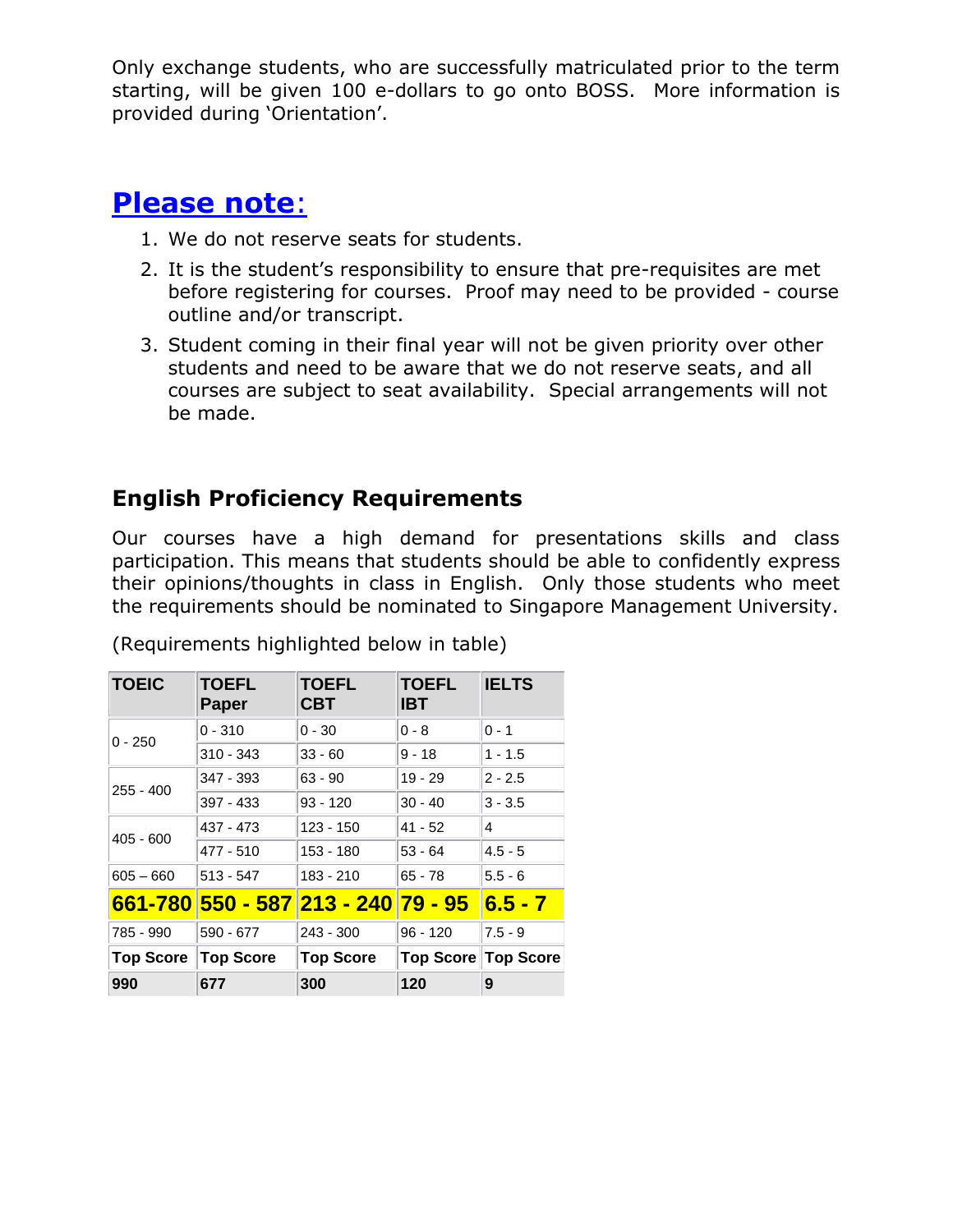

#### **Course Catalogue:**

The course catalogue list all courses offered to local full-time students and exchange students. Seats have been reserved for exchange students and can be register for on a first-come-firstserve basis via the **On-line registration**. All remaining seats will be available to both local students and exchange students during BOSS.

#### Course catalogues:

SMU - Home Page **<http://www.smu.edu.sg/>** > Undergraduate > Course Catalogue

#### **Using the Course Catalogue:**



To locate an area of study click on the Corresponding letter:

For example: **E** for Economics **A** for Accounting **M** for Management or Marketing **F** for Finance

#### **A list of courses will be displayed:**

| Show                       | All Courses<br>Courses With Sections Offered                                                      |                     |
|----------------------------|---------------------------------------------------------------------------------------------------|---------------------|
|                            |                                                                                                   | <b>CHANGE TERM</b>  |
| $\nabla$ ACCT - Accounting |                                                                                                   |                     |
| Catalogue<br>Number        | Description                                                                                       | Action              |
| 101                        | Financial Accounting                                                                              | View Class Sections |
| 102                        | Management Accounting                                                                             | View Class Sections |
| 103                        | <b>Financial Accounting</b>                                                                       | View Class Sections |
| 104                        | Management Accounting                                                                             | View Class Sections |
| 201                        | Corporate Reporting and Analysis of                                                               | View Class Sections |
| 201A                       | <b>Financial Statements</b><br>Corporate Reporting and Analysis of<br><b>Financial Statements</b> | View Class Sections |

#### **To View…**

A short course description Click on Course title: example Financial Accounting

Class schedule, exam dates, full course outline

Click on View Class Sections